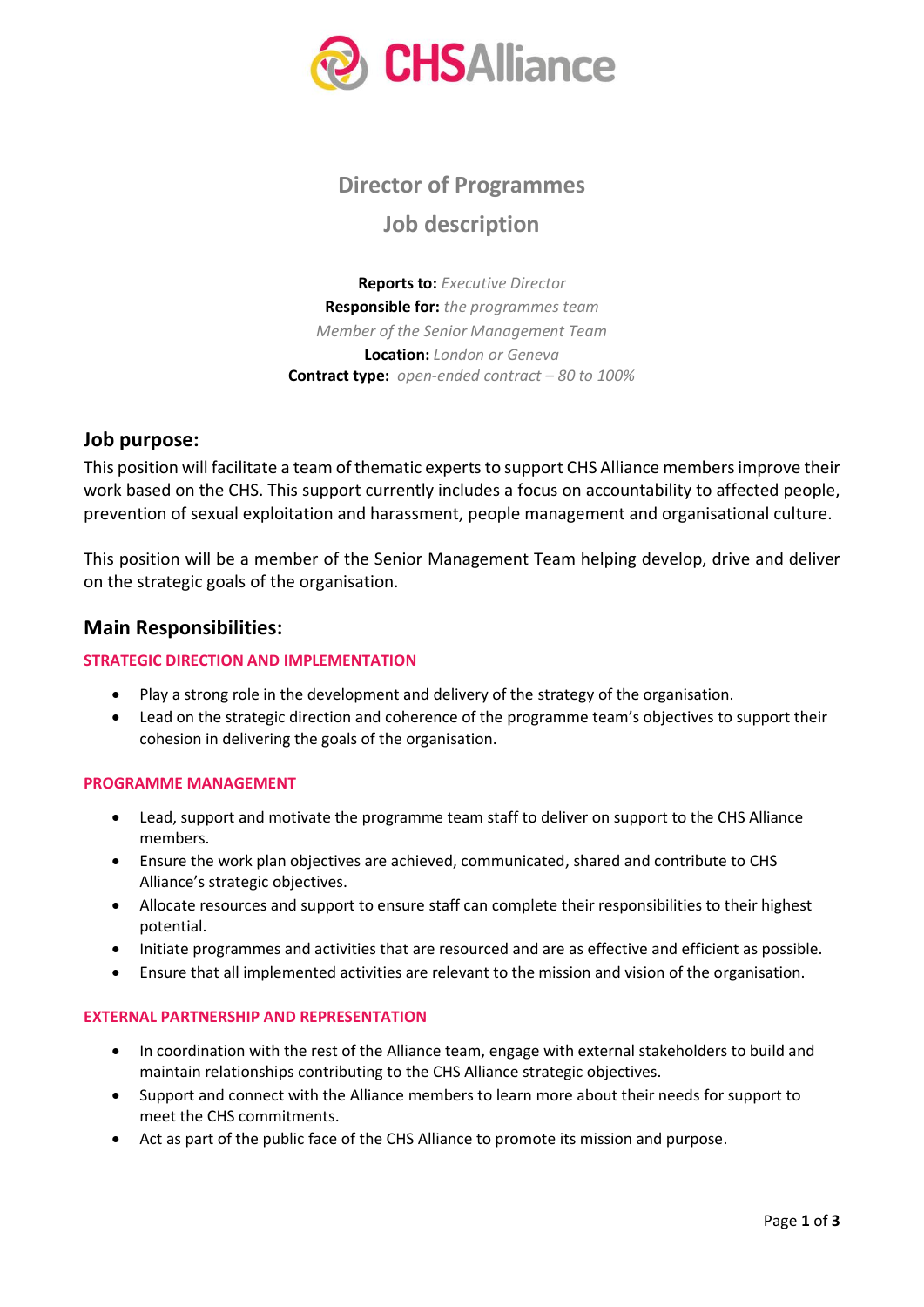

### **Organisational Setting**

- The Director of Programmes reports to the Executive Director.
- She/he is part of the Senior Management Team to provide leadership to the organisation.
- She/he has management responsibilities for the programmes team.

# **Person Specification:**

**Competencies**

- Delivering Results: Dynamic self-starter and able to bring opportunities together to deliver results.
- Strategic Thinking and Planning: Experience of organisational strategic planning and programme design.
- Collaborative: Able to work closely across the teams in the organisation, with partners, donors and the Alliance members.
- Communicating and Influencing: Effective communication skills, both verbal and written.
- Cultural Sensitivity: Adaptable and sensitive to work in different cultural contexts.
- Time Management: Ability to work under pressure and meet strict deadlines.
- Leadership and Management: Leading by example, setting direction, and supporting colleagues.
- Listening skills and thinking outside of the box: Great ability to carefully listen to the team, accept to discuss disagreements and be open to exchange, debate and further discussion to lead to the best solutions for the team and the entire organisation.

|                   | <b>Essential</b>                                                                                                                                                                                                                                                                                                                                                                              | <b>Desirable</b>                                                                                                                                                                                                                 |  |
|-------------------|-----------------------------------------------------------------------------------------------------------------------------------------------------------------------------------------------------------------------------------------------------------------------------------------------------------------------------------------------------------------------------------------------|----------------------------------------------------------------------------------------------------------------------------------------------------------------------------------------------------------------------------------|--|
| <b>Education</b>  | Master's degree in a relevant area of<br>$\bullet$<br>studies                                                                                                                                                                                                                                                                                                                                 | Humanitarian program management<br>$\bullet$<br>certification<br>coaching<br>People<br>management<br>or<br>certification                                                                                                         |  |
| <b>Experience</b> | with<br>non-profit<br>Experience<br>٠<br>global<br>organizations, with<br>a<br>membership reach<br>10+ years of progressively responsible<br>humanitarian experience with at least 5<br>years of team management experience<br>Experience at a senior management<br>(programme or country director level)<br>Experience in institutional partnerships<br>/ fundraising and overseeing grants. | Field experience in the aid sector<br>$\bullet$<br>Expertise in working with and for<br>$\bullet$<br>communities<br>working<br>Experience<br>with<br>quality<br>$\bullet$<br>standards and in membership<br>led<br>organisations |  |
| Knowledge         | Understanding of the NGO sector and of<br>$\bullet$<br>humanitarian action<br>Good knowledge of quality<br>and<br>accountability in the aid sector                                                                                                                                                                                                                                            | Knowledge of the Core Humanitarian<br>$\bullet$<br>Standard                                                                                                                                                                      |  |